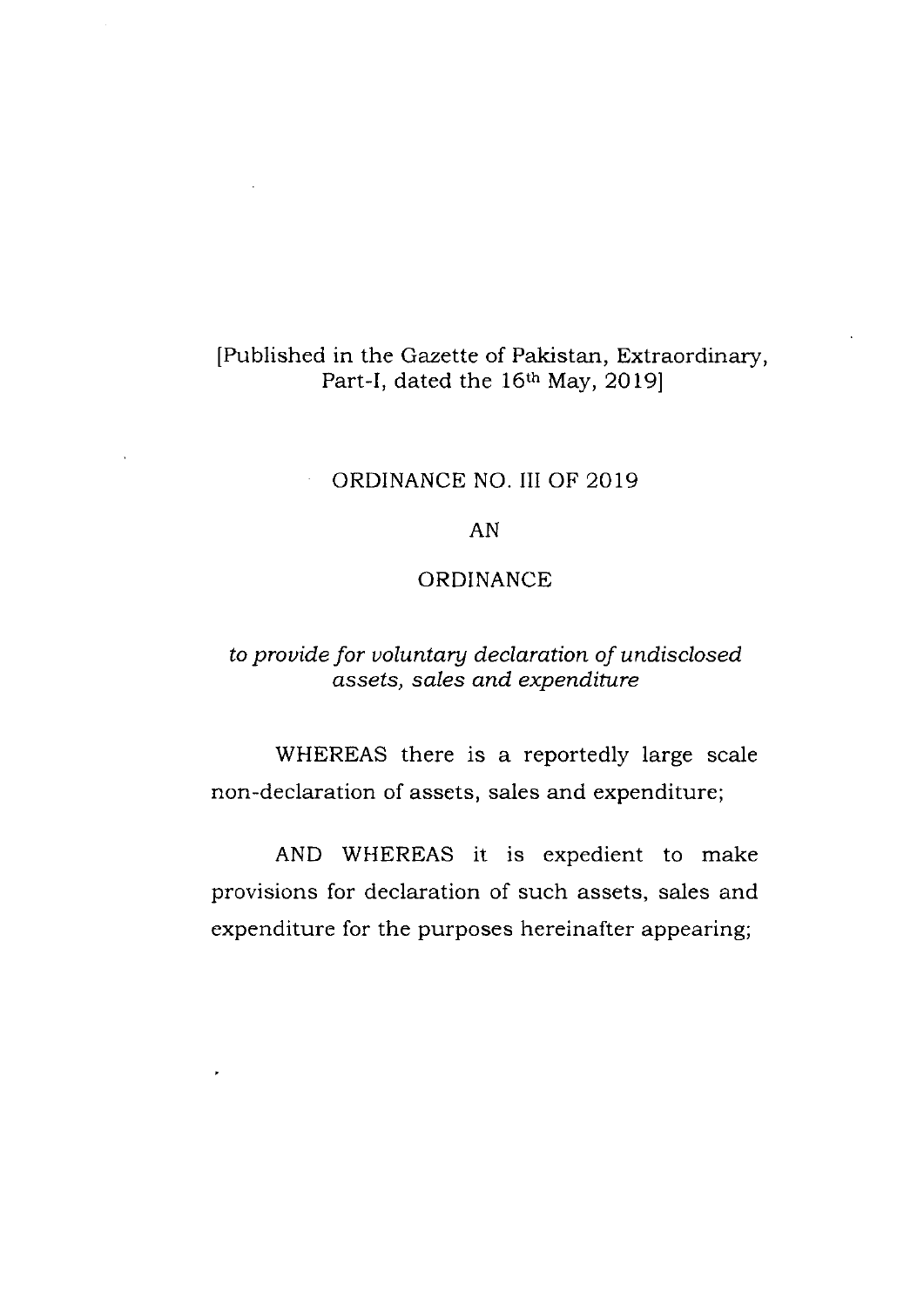AND WHEREAS it is expedient to-

allow the non-documented economy's inclusion in the taxation  $(a)$ system; and

(b) serve the purpose of economic revival and growth by encouraging a tax compliant economy;

AND WHEREAS the Senate and the National Assembly are not in session and the President of the Islamic Republic of Pakistan is satisfied that circumstances exist which render it necessary to take immediate action;

NOW, THEREFORE in the exercise of the powers conferred by clause (1) of Article 89 of the Constitution of the Islamic Republic of Pakistan, the President of the Islamic Republic of Pakistan is pleased to make and promulgate the following Ordinance:-

Short title, extent and commencement. (1) This Ordinance shall 1. be called the Assets Declaration Ordinance, 2019.

(2) It shall extend to the whole of Pakistan.

(3) It shall come into force at once.

**Definitions.**  $-(1)$  In this Ordinance, unless there is anything repugnant in the subject or context.-

"assets" means all domestic and foreign assets of every kind; (a)

"Board" shall have the same meaning as defined in clause (8) of  $(b)$ section 2 of the Income Tax Ordinance, 2001 (XLIX of 2001);

(c) "court of law" means a High Court or Supreme Court of Pakistan;

 $(d)$  "declarant" means a person making a declaration under section 5;

"holder of nublic office" means a person as defined in the  $(c)$ Voluitery Declaration of Domestic Assets Act, 2018 or his sa benamidar as defined in the Benami Transactions (Prohibition) Act,  $2017$  (V of 2017) or their spouses and dependents;

"undisclosed assets" includes benami assets as defined in the (f) Benami Transactions (Prohibition) Act,  $2017$  (V of  $2017$ ) and any assets the value of which has been unreported, under-reported or understated: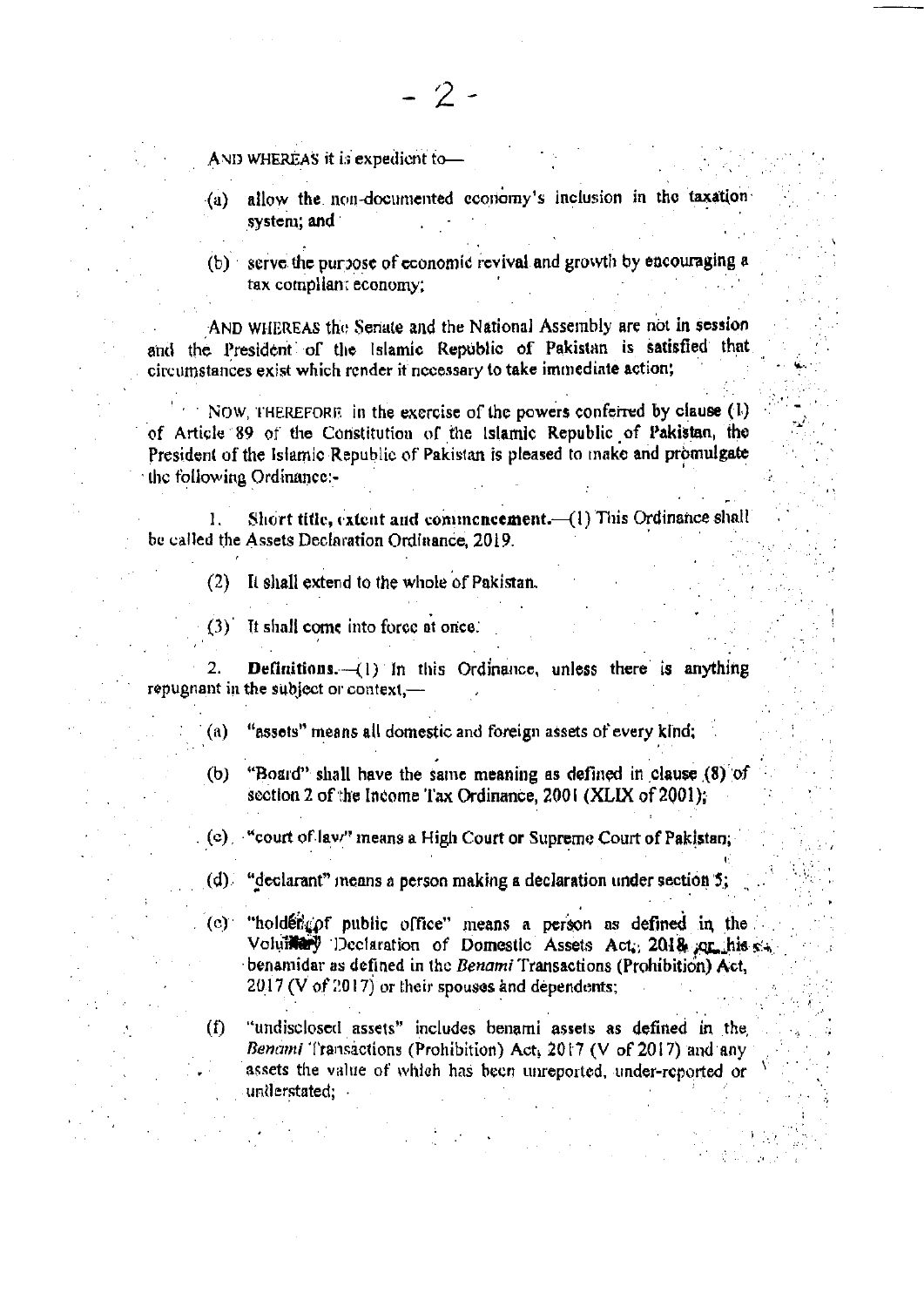"undisclosed expenditure" means any unexplained or unaccounted  $\left( \mathbf{g}\right)$ expenditure under the provisions of the Income Tax Ordinance. 2001 (XLIX of 2001) up to the tax year 2018, which has not been declared in the return of income or for which a return of income has not been filed and such expenditure is not accounted for.

"undisclosed sales" means sales or supplies chargeable to sales tax  $(h)$ or federal excise duty under the Sales Tax Act, 1990 or the Federal Excise Act, 2005, respectively, which were not declared or have been under-declared up to 30th June. 2018.

(2) All other words and expressions used but not defined in this Ordinances shall have the same meaning assigned thereto under the Income Tax Ordinance, 2001 (XLIX of 2001), the Sales Tax Act, 1990, the Federal Excise Act, 2005, the Benami Transactions (Prohibition) Act, 2017 ( $\dot{V}$  of 2017) and the rules made thereunder

Declaration of undisciosed assets, sales and expenditure.-Subject  $3<sub>1</sub>$ to the provisions of this Ordinance, any person may make, on or before 30th June, 2019, a declaration only in respect of any-

- undisclosed assets, held in Pakistan and abroad, acquired up to 30th  $(a)$ June, 2018;
- undisclosed sales made up to 30th June, 2018.  $(b)$
- (c) undisclosed expenditure incurred up to 30th June, 2018; or
- (d) benami assets acquired or held on or before the date of declaration;

Explanation.--- It is clarified that the benefit under this Ordinance shall also be available where-

- $\left( a\right)$ any proceedings have been initiated or are pending or where any income has been assessed under the Income Tax Ordinance, 2001 (XLIX of 2001), which are relatable to undisclosed assets or expenditure except where the matter has attained finality:
- any proceedings have been initiated or are pending or have been.  $(b)$ adjudicated under the Sales Tax Act, 1990, or the Federal Excise Act, 2005, which are relatable to any undisclosed sales or supplies except where the matter has attained finality.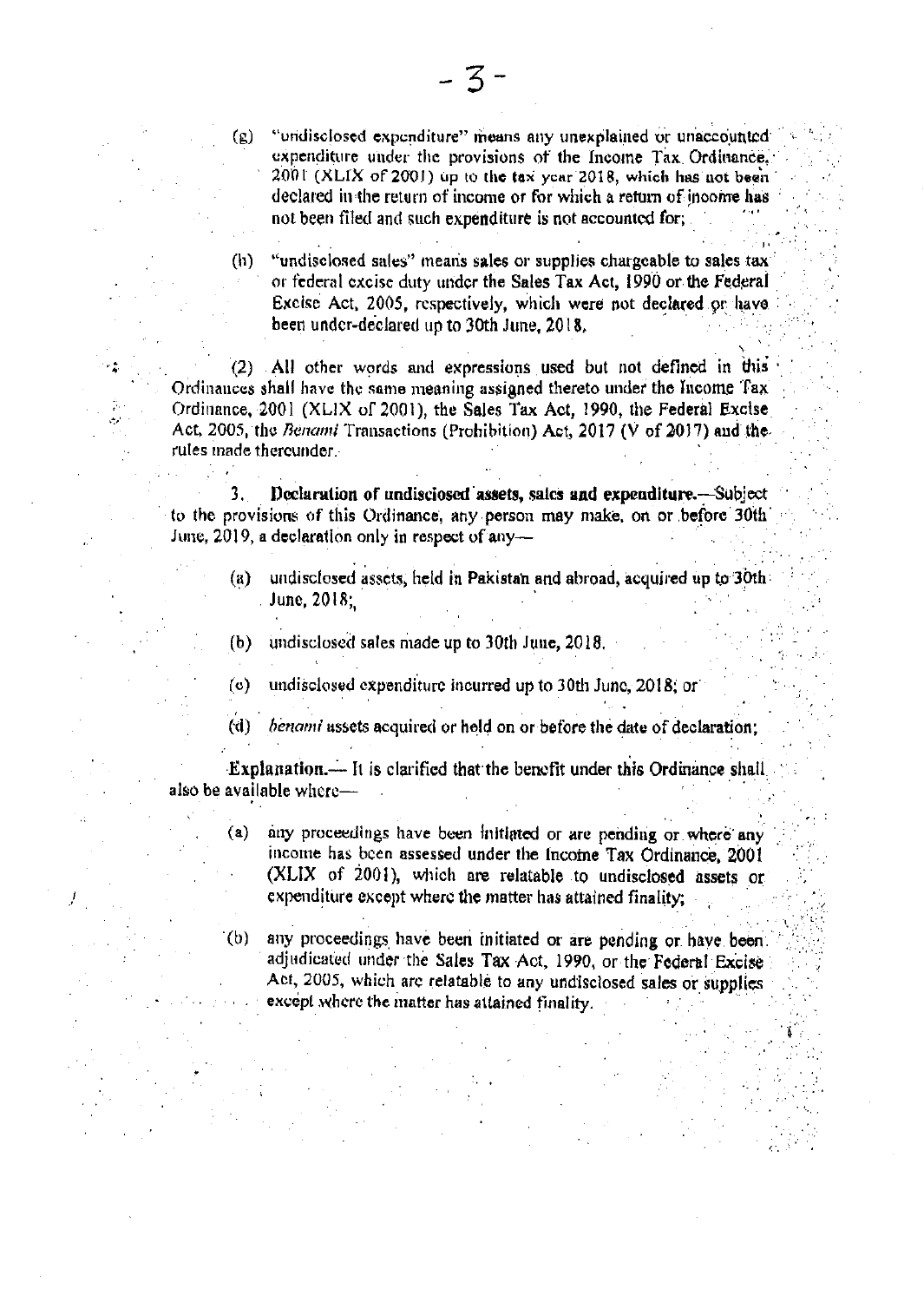$4.$  Charge of tax and default surcharge.  $-(1)$  The undisclosed assets. shall be chargeable to tax and default surcharge at the value mentioned in section 5 and at the rates specified in the Schedule to this Ordinance.

- 4

The undisclosed sales and expenditure shall be chargeable to tax  $(2)$ and default surcharge at the rates specified in the Schedule to this Ordinance.

`S. Value of Assets.-- Value of assets.-

in case of do nestic immovable properties shall be the price not less  $(u)$ than- $\overline{\phantom{a}}$ 

150% of the FBR value notified under sub-section (4) of  $(i)$ section 68 of the Income Tax Ordinance, 2001 (XLIX of  $2001$ ); or

(ii) 150% of the DC value, where FBR value has not been notified or the FBR value is less than the DC value; or

- (iii) 150% of FBR value notified under sub-section (4) of section 68 of the Income Tax Ordinance, 2001 (XUIX of 2001) for land and 150% of DC value for constructed property, where FBR value has not been notified for constructed property;
- (b) in case of all other assets, shall be the price which the assets would ordinarily fetch on sale in the open market on the date of declaration but in no case shall be less than the cost of acquisition of the asset.

Provided that in case of foreign assets, the fair market value shall be determined at the exchange rate prevalent on the date of declaration.

**Explanation.**-It is clarified as follows-

 $\ddot{\phantom{a}}$ 

(a) in case any declarant has already filed a declaration in respect of any immovable property under the Income Tax Ordinance, 2001, or the Voluntary Declaration of Domestic Assets Act, 2018 and wishes to cahance the declared value of the said immovable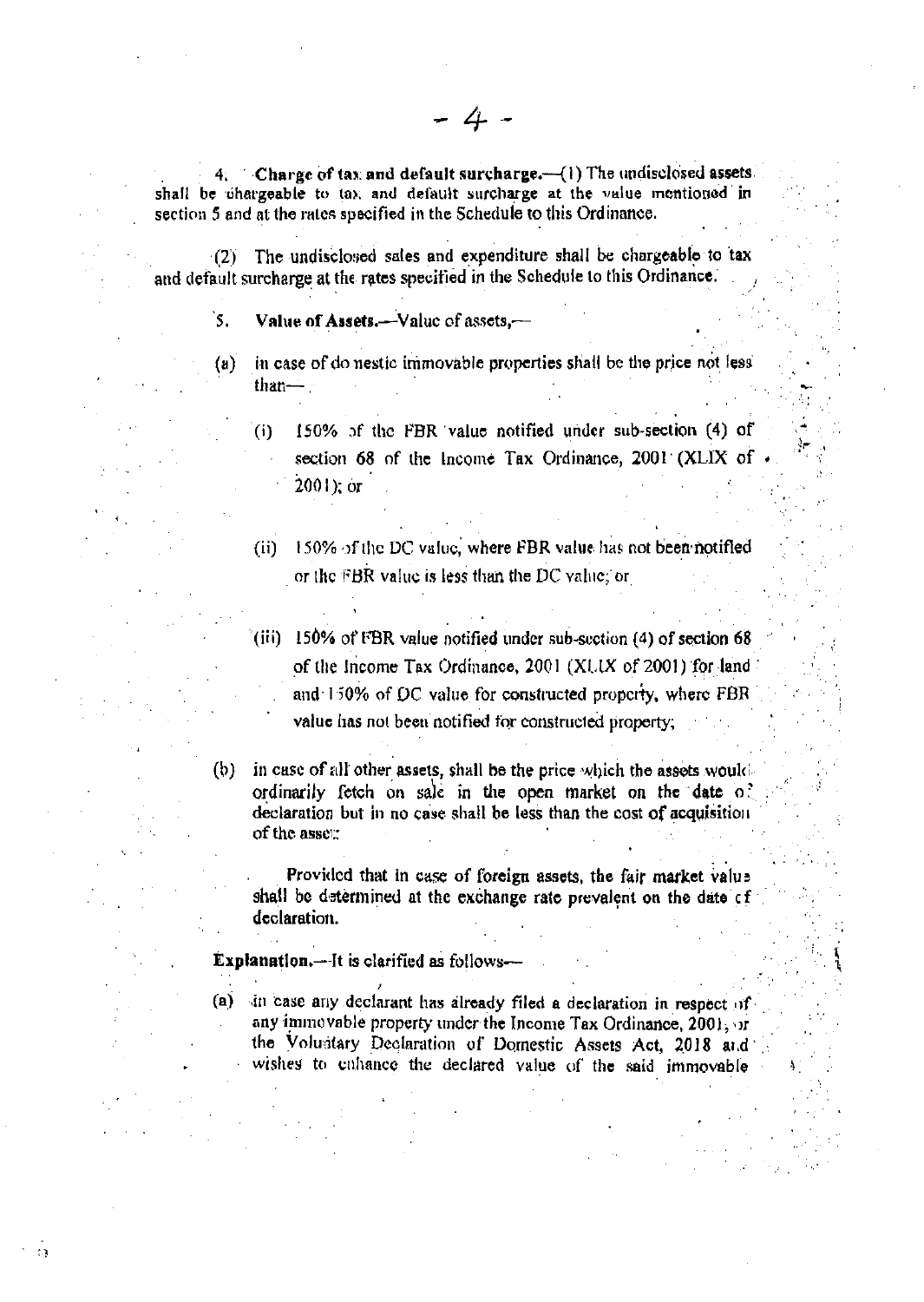property, he may file a declaration under this Ordinance in terms of the value mentioned in section 5 and above;

in case a person has already filed a declaration in respect of any  $(1)$ immovable property which is in line with section 68 of the Income Tax Ordinance, 2001, or the Voluntary Declaration of Domestic Assets Act, 2018 no further proceedings or action will be initiated against him in view of the provisions of this Ordinance, in particular section 5 thereof.

Time for payment of tax.-- (1) The due date for payment of tax 6. chargeable under this Ordinance shall be on or before 30th June, 2019;

Provided that after the due date under this sub-section, the tax shall be paid on or before the 30th June, 2020 along-with default surcharge at the rates given in clause (2) of the Schedule to this Ordinance.

 $(2)$  The tax in respect of foreign assets or foreign currency held in Pakistan shall be paid in foreign currency according to the procedure prescribed by the State Bank of Pakistan, in the mode and manner provided in section 9.

(3) If a person fails to pay tax and default surcharge according to this section, the declaration made shall be void and shall be deemed to have never  $\circ$ been made under this Ordinance.

 $(4)$  Notwithstanding the provisions of clause (g) of section 11, in case. of outstanding demand at the time of filing of declaration, the declarant may pay. the amount of such tax determined by the Officer of Inland Revenue, under the provisions of the Sales Tax Act, 1990 or the Income Tax Ordinance, 2001 (XLIX of 2001), or the Federal Excise Act, 2005, without payment of default surcharge. and penalty.

Incorporation in books of account. $(1)$  Where a declarant has 7. paid tax under soction 6 in respect of undisclosed assets, sales and expenditure. the declarant shall be entitled to incorporate such assets, sales or expenditure in his return, wealth statement or financial statement irrespective of the fact that the asset, sales or expenditure were relatable to a year which is barred by time for the purpose of revision of return of income or wealth statement, as the case may be.

(2) No allowance, credit or deduction under any law for the time being in force shall be available for assets so incorporated.

**S.** Conditions for declaration. The declaration made shall be valid if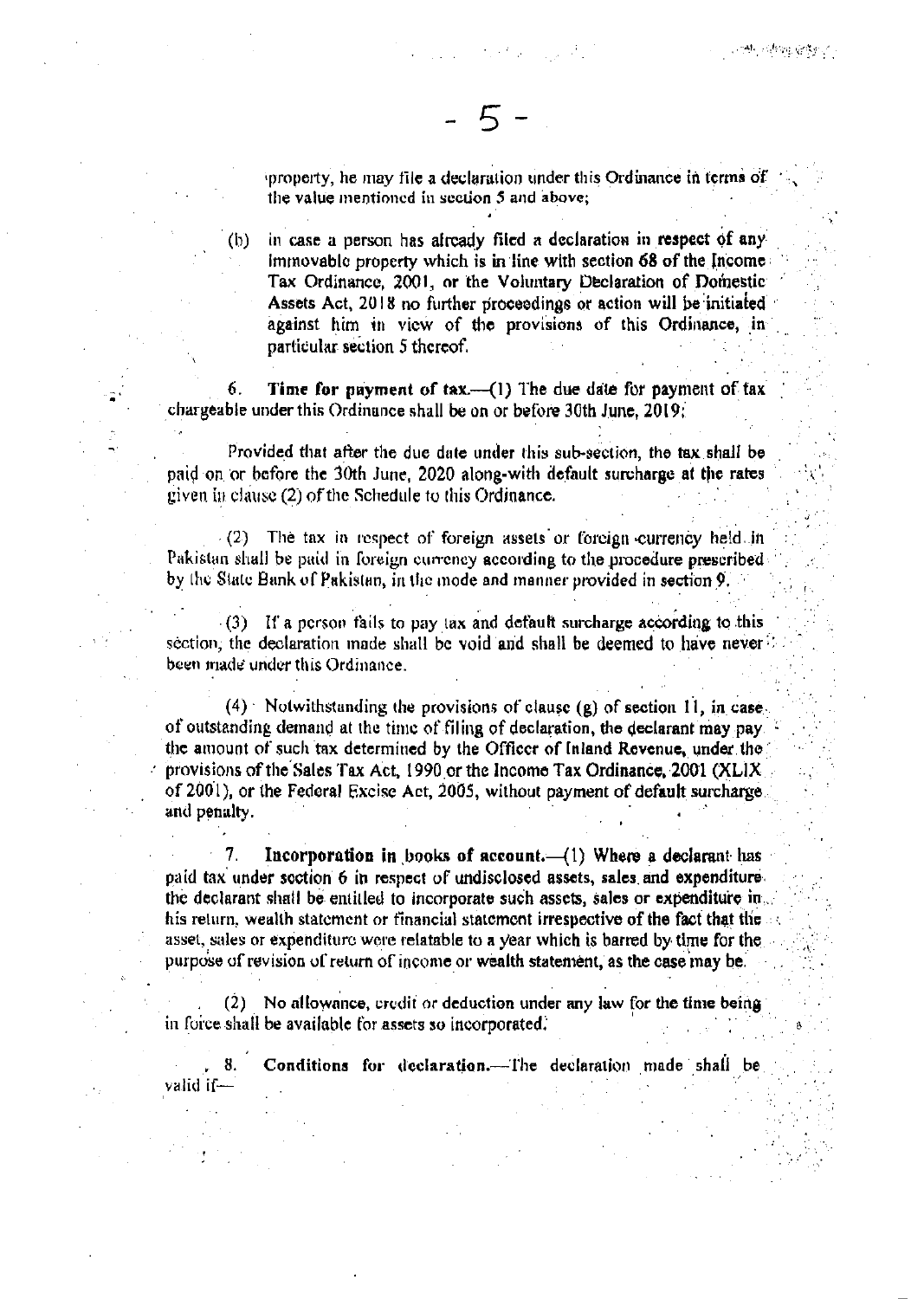(b) the foreign currency held in Pakistan declared under section 3 is deposited into declarant's own foreign currency bank account at the time of declaration and is retained in such account till 30th June, - 2019; or

 $(c)$  the repatriated foreign liquid asset is deposited into declarant's own. Pak Rupec account or his foreign currency bank account in Pakistar or is invested into Pakistan Banao Certificates or any foreign currency denominated bonds issued by the Federal Government; or

 $(d)$ foreign liquid assets not repatriated to Pakistan shall be deposited it declarant's foreign bank account on or before the 30th June, 2019.

 $\mathbf{Q}_1$ Mode and manner of repatriation of assets held outsid? Pakistan and payment of tax thereon.—The State Bank of Pakistan shall notify the mode and manner of  $-$ 

(a) repatriation of assets to Pakistan.

(b) deposit of tax in foreign currency through State Bank of Pakistan;  $and$ 

method of conversion of value of assets held outside Pakistan in  $\langle c \rangle$ Pak rupees.

10. Tax paid not refundable.-Any amount of tax or defacit surcharge paid under the provisions of this Ordinance shall not be refundable.

11. Ordinance not to apply to certain persons, assets proceedings.-The provisions of this Ordinance shall not apply to-

(a) holders of public office;

 $\mathcal{N}$  , where  $\mathcal{N}$  is the  $\mathcal{N}$ 

 $(b)$ a public company as defined under clause (47) of section 2 of the Income Tax Ordinance, 2001;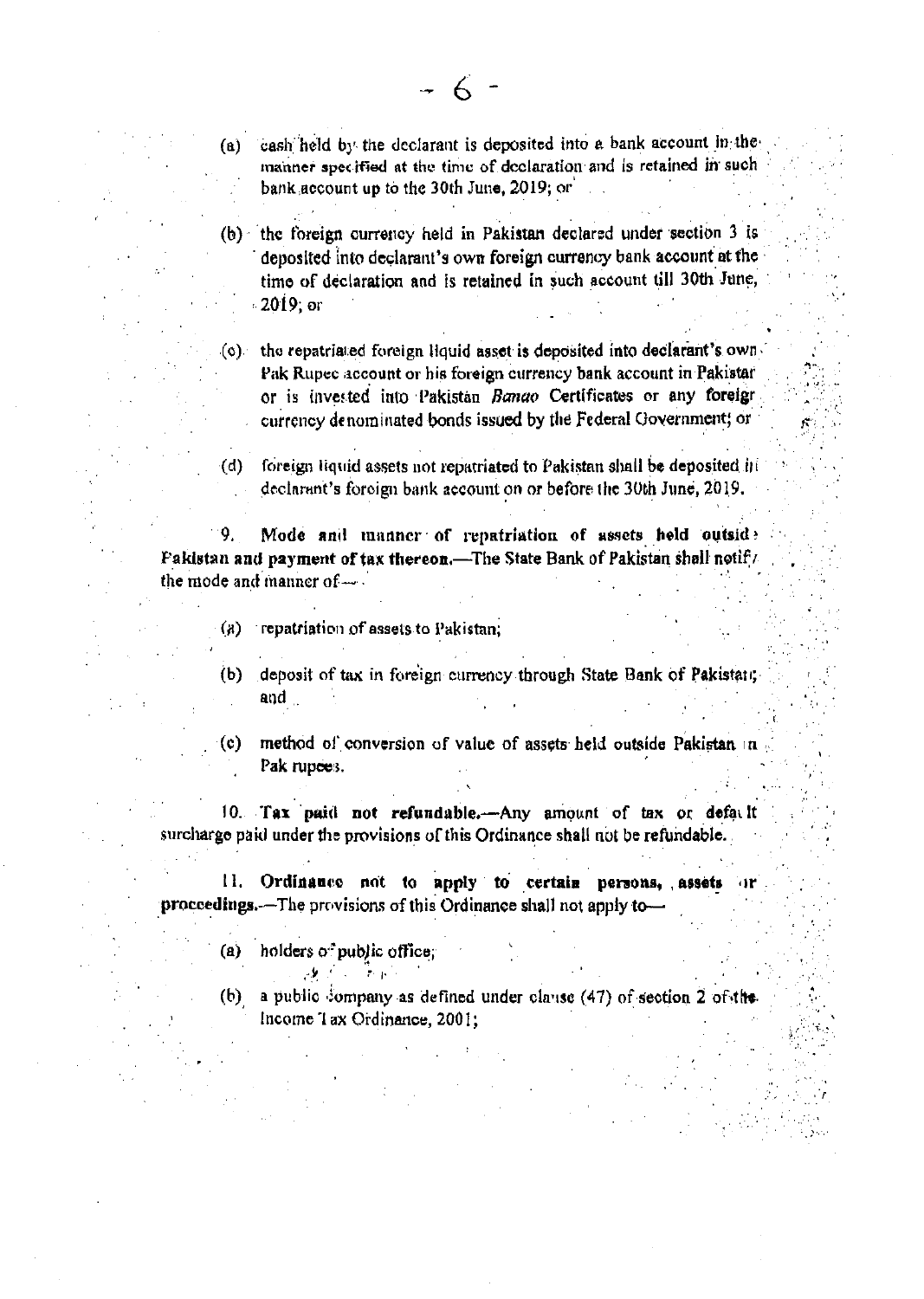- any proceeds or assets that are involved in or derived from the  $(c)$ commission of a criminal offence;
- $(d)$ gold and precious stones;
- bearer prize bonds.  $(e)$

C

bearer securities, shares, certificates, bonds or any other bearer  $\Omega$ assets, or

proceedings pending in any court of law.  $(g)$ 

Declaration not admissible in evidence.--Notwithstanding  $12.$ anything contained in any other law for the time being in force, nothing contained in any declaration made under this Ordinance shall be admissible in evidence against the declarant for the purpose of any proceedings relating to imposition of penalty or adverse action or for the purposes of prosecution under any law.

13. Misrepresentation.— Notwithstanding anything contained in this Ordinance, where a declaration has been made by misrepresentation or suppression of facts, such declaration shall be void and shall be deemed-to have been never made under this Ordinance.

14. Confidentiality.--(1) Notwithstanding any other law for the time being in force including the Right of Access to Information Act, 2017 (XXXIV) and sub-section (3) of section 216 of the Income Tax Ordinance, 2001 (XLIX of 2001), except the provisions of clauses (a) and (g) of sub-section  $(3)$  of section 216 of the Income Tax Ordinance, 2001(XLIX of 2001), particulars/of any person making a declaration under this Ordinance or any information received in any declaration made under this Ordinance shall be confidential.  $f_{\text{min}}$ 

15. Power to make rules.—The Board may by notification in the official Gazette make rules for carrying out the purposes of this Ordinance including the manner, procedure, payment of tax and conditions under which the declaration under this Ordinance shall be filed.

 $m^2$  (Sec.

. 16. Ordinance to override other laws.-The provisions of this Ordinance shall have effect notwithstanding anything to the contrary contained in any other law for the time being in force.

17. Removal of difficulties. (1) If any difficulty arises in giving effect to the provisions of this Ordinance, the Federal Government may, by notification in the official Gazette, remove such difficulty as is inconsistent with the provisions of this Ordinance.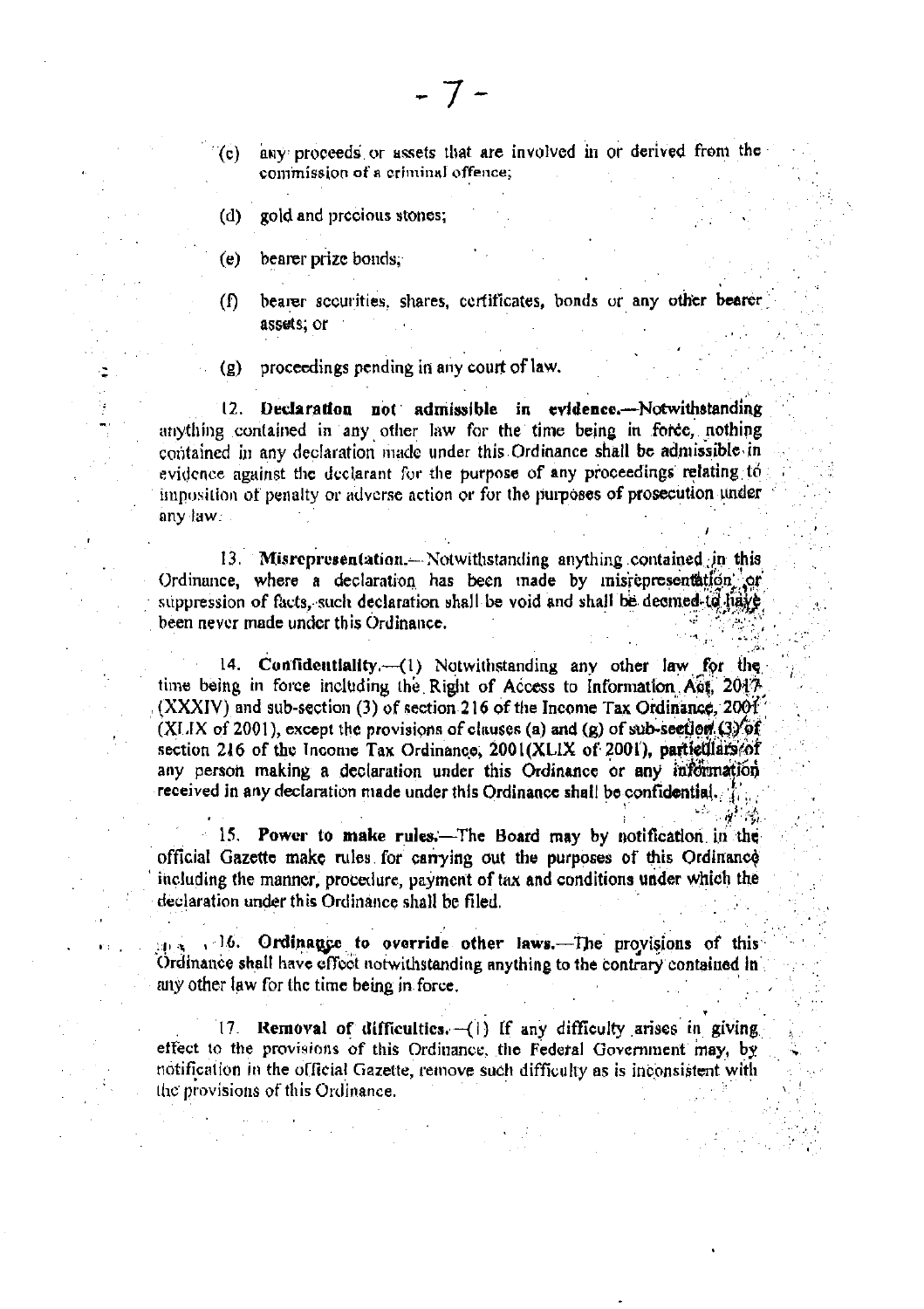#### THE SCHEDULE

 $-8-$ 

#### [see section 4]

### **RATES OF TAX**

The rates of tax imposed on undisclosed assets, sales and  $\left(1\right)$ expenditures shall be as specified in the following Table, namely:-

### Table

| S No. | Undisclosed assets, sales<br>or expenditure     | Rate of tax |  |
|-------|-------------------------------------------------|-------------|--|
|       |                                                 | (3)         |  |
|       | All assets except domestic immovable properties | 4%          |  |
|       | Domestic immovable properties                   | l 5%        |  |
|       | Foreign liquid assets not repatriated           | 6%          |  |
|       | Unexplained expenditure                         |             |  |
|       | Undisclosed Sales                               | 2%          |  |

#### Rates of Default Surcharge

(2) The amount of tax under clause (1) of the Schedule shall be increased by a default surcharge by amount percentage as specified in the following Table, namely:-

| <b>S. No.</b>    | Time of payment of tax                                                                        | Rate of default<br>surcharge |
|------------------|-----------------------------------------------------------------------------------------------|------------------------------|
| 1.               | If the tax is paid after the 30th June, 2019<br>and on or before the 30th September, 2019     | 10% of the tax<br>amount     |
| 2.               | If the tax is paid after the 30th September,<br>2019 and on or before the 31st December, 2019 | 20% of the tax<br>amount.    |
| $\overline{3}$ . | If the tax is baid after the 31st December,<br>2019 and on or before the 31st March, 2020     | 30% of the tax<br>amount     |
| 4.               | If the tax is paid after the 31st March, 2020<br>and on or before the 30th June, 2020         | 40% of the tax<br>amount     |

### Table

## STATEMENT OF OBJECTS AND REASONS

The purpose of this bill is to lay the Assets Declaration Ordinar ce, 2019 (III of 2019) in the National Assembly under sub-paragraph (i) of paragraph (a) of clause (2) of Article 89 of the Constitution of the Islamic Republic of Pakistan

キンライン

Dr. Abdul Hafeez Shaikh Advisor to the Prime Minister on Finance, Revenue and Econor iic Affairs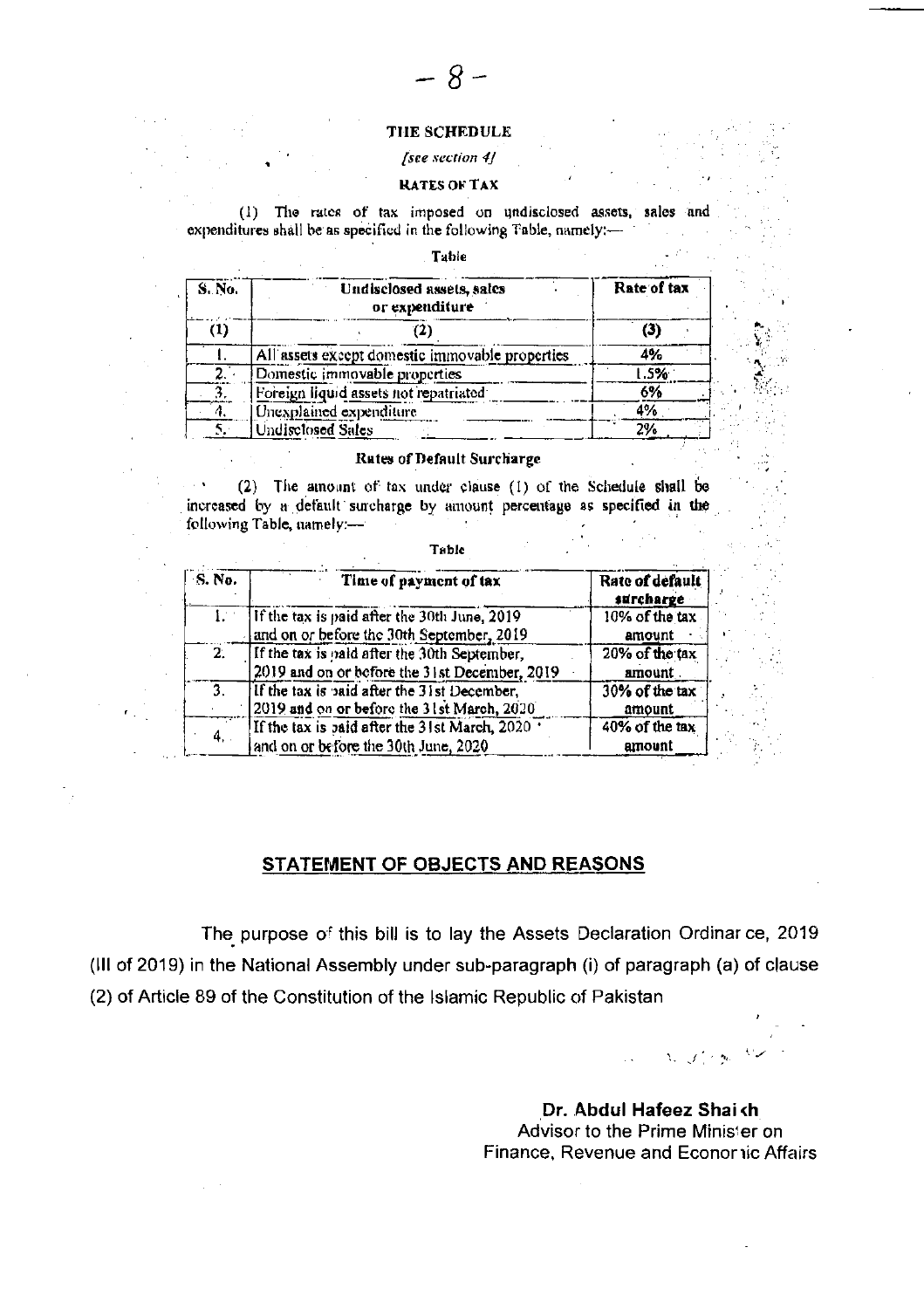[جريده پاکستان،غير معمولي،حصه اول،مور خه 16 مئ 2019ء ميں شائع ہوا]

آرڈیننس نمبر۳ مجربہ ۲۰۱۹ء

نمبر ایف ۱۵ (۱) ۲۰۱۹ مریپلیکیشن به صدرمملکت نے ۱۴ مئی ،۲۰۱۹ مرکوحسب ِ ذیل آرڈیننس کومشتہر کیا جےمعلومات عامہ کے لئے بذریعہ مذا شائع کیا گیاہے:۔

غیر ظاہر شدہ اثاثہ جات، فروخت ادر مصارف کے رضا کارانہ اعلان کی بابت انتظام کرنے کا آرڈینٹس

ہر گاہ کہ اطلاعات کے مطابق اثاثہ جات ،فروخت ادر مصارف کا عدم اعلان وسیح بیانہ پر ہے ؛ اور چونکہ بیہ قرین مصلحت ہے کہ بعد ازیں ظاہر ہونے دالی اغراض کے لیے مذکورہ اٹانٹہ جات ، فروخت ادر مصارف کے اعلان کے لیے احکامات وشع کہنے جا کیں ؛ ادر چونکہ بی**قرین مصلحت ہے کہ** ۔۔۔

(الف) نظام محصول بندی میں غیر دستاویزی معیشت کوشمولیت کی اجازت دی جائے ؛اور (پ) گلیس ادائیگی پر بنی معیشت کی حوصلہ افزائی کرتے ہوئے معاشی بحالی اور نمو کے مقصد کو پورا کیا جائے ؛

اور چونکہ سینیٹ اور قومی اسبلی کے اجلاس نہیں ہور ہے ہیں اور صدر مملکت اسلامی جمہور ریہ پاکستان کو اطمینان حاصل ہے کہ ایسے حالات موجود ہیں جن کی بناء پر فوری کارروائی کرنا ضروری ہو گیا ہے ؛ لہٰذا،اب،اسلامی جمہوریہ پاکستان کے دستور کے آرنیک ۸۹ کی شق (۱) کی زوحاصل شدہ اختیارات کو استعال کرتے ہوئے ،صدر مملکت اسلامی جمہور یہ پاکستان نے حسب ذیل آرڈیننس وضع اور جاری کیا ہے :۔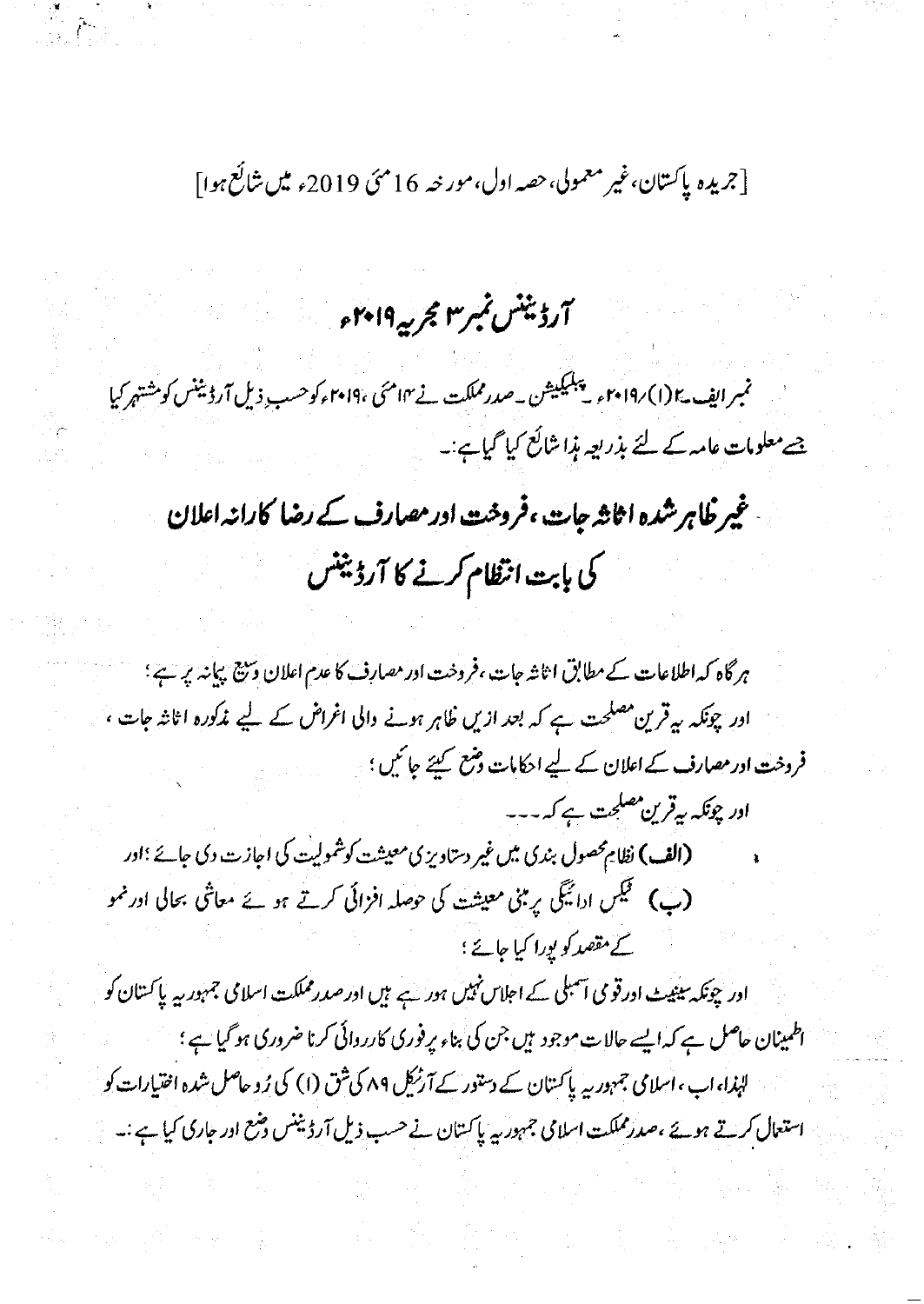- 2 -متقسر عنوان، وسعت ادرآغاز نفاذ :-(I) سے آرڈیننس اعلان اثاثہ جات آرڈینٹس ہے۔ ۲۰۱۹ء کے نام سےموسوم ہو گا۔ ( t ) پەڭل يا *كىت*ان پروسعت پذىر ہو گا ۔ ( r ) \_ سيرفي الفور نافذ العمل ہو گا ۔ ۲\_ گزی<u>فات:-</u> (۱) اس آرڈینس میں ، تاوفتیکہ کوئی امر موضوع یا ساتی وسپاق کے منافی نه ہو ، (الف) ''اڻاشہ جات''ہے ہرفشم کے تمام ملکی اور غیرملکی اڻاشہ جات مراد ہیں؛ (پ) "بورڈ" <sub>سے ون</sub>ی مفہوم لیا جائے گا جیسا کہ اَنگم قیکس آرڈیننس،امع <sub>ا</sub> (نمبر ۲۹ مجر یہ ۲۰۰۱ء ) کی دفعہ اِ کی شق (۸) میں وضاحت کی گئی ہے ؛ (ج) '' عدالت قانون'' سے عدالت عالیہ یا عدالت عظمٰی پا کستان مراد ہے ؛ (و) من اعلان کنندہ'' سے دفعہ ۵ کے تحت اعلان کرنے والاتحص مراد ہے ؛ ۔ ''سرکاری عہدیدار'' سے کوئی <sup>شخص</sup>،جیبا کہ مک<sub>ی</sub> اثاثہ جات کے رضاکارانہ  $\omega$ اعلان کے ایکٹ،۱۸ پیس وضاحت کی گئی ہے، یا اس کا بے نامی دار جیپا کہ بے نامی ٹرانزیکشنز (ممانعت ) ایکٹ، ۱۷۰۲ء (تمبر ۵ بابت ۱۳۰۲ء ) میں وضاحت کی گئی ہے یا اس کی زوج اور زیر کفالت بچے مراد ہیں ؛ ۔ ''غیر ظاہر شدہ اثاثہ جات'' میں بے نامی اثاثہ جات شامل ہیں جیسا کہ بے نامی (c) ٹرانزیکشنز (ممانعت ) ایکٹ، ۱۷۰۱ (نمبر ۵ بابت، ۱۰۲۷ء) میں دھاحت کی گئی ہے اور کوئی بھی اثاثہ جات جس کی مالیت کی عدم اطلاع ہو ، زیرِ اطلاع ہو یا گھٹا کر يېش کې گڼې بو ؛ (ز) میں منفیر خلاہرشدہ مصارف<sup>ی ''</sup> سے محصول سال ۲۰۱۸ء تک انکم ٹیکس آرڈیننس،ا۲۰۰<sub>۴ء</sub> (نمبر ۴۹ ہجرمیہ ۲۰۰۱ء) کے احکامات کے تحت کوئی بھی غیر واضح یا غیر حسابی مصارف مراد ہیں ، جن کا اعلان آمدنی کے گوشوارے میں نہ کیا گیا ہو یا جن کی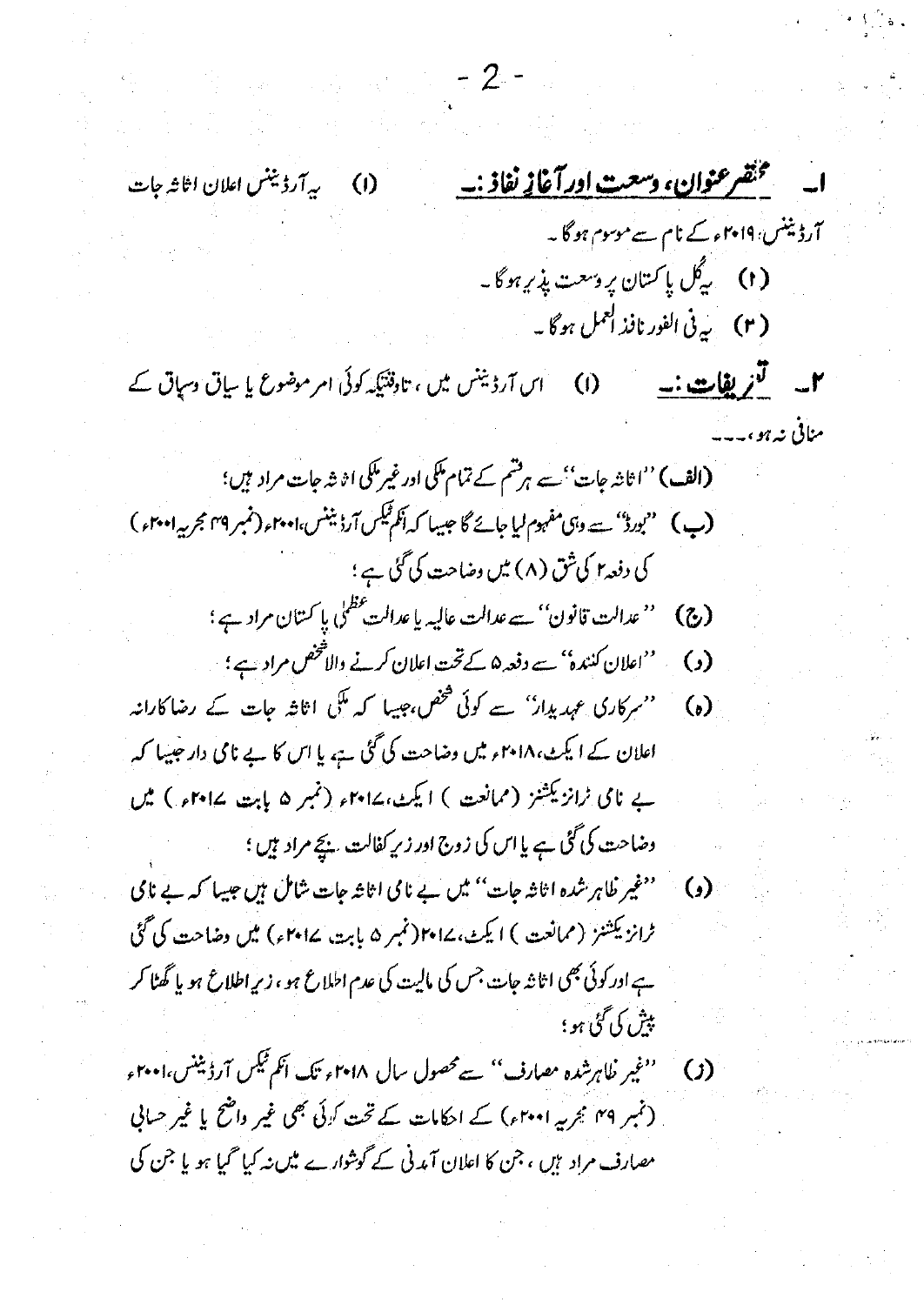بابت آمدنی کا گوشواره داخل نه کردایا گیا ہو اور مذکوره مصارف کا حساب نہ رکھا گیا ہو ؛ (ح) ''غیر ظاہرشدہ فروخت'' سے فروخت یا فراہمی رسد مراد ہے جو بالتر تیپ،محصول فروخت ایکٹ، ۱۹۹۰ء یا وفاقی ایکیائز ایکٹ،۴۰۰۵ء کے تحت محصول فروخت یامحصول مصنوعات مکی پر قابل بار ہو، جس کا اعلان نہ کیا گیا ہویا م<sup>ہ</sup>ارجون،۱۸ *۲۰* ء تک زیراعلان ہو۔

(۲) تمام دیگر الفاظ ادر عبارات جواستعال کی گئیں کیکن اس آرڈیننس میں بیان نہیں کیا گیا تو ان کا دہی مفہوم ہو گا جو انگم ٹیکس آرڈیننس، ۲۰۰۱ء (نمبر۳۹ مجربہ ۲۰۰۱ء)،محصول فروخت ایکٹ ،۱۹۹۰ء ، وفاقی ا یکسائز ایکٹ، ۲۰۰۵ء، بے نامی ٹرانزیکشنز (ممانعت) ایکٹ، ۱۰۲۰ء (نمبر۵بابت ۱۰۲۰ء) اور اس کے تحت وضع کردہ قواعد میں انہیں تفویض کیا گیا ہے ۔

**۳۔ غیر ظاہر شدہ اثاثہ جات،فروخت اور مصارف کا اعلان۔** اس آرڈینس کے ادکامات کے تابع، کوئی بھی تخص، پہرجون کو یا اس سے قبل،حسب ذیل میں سے صرف کسی کی بابت اعلان کر سکتا ہے :۔

(الف) پہنز جون، ۱۸ پہم سے قبل پاکستان میںادر بیرون ملک حاصل کردہ غیر طاہر شدہ اثاثہ جات؛ (ب) ۳۰/جون ،۱۸ ۲۰ ایمک دشع کرده غیر طاهرشده فروخت ؛ (ج) ۴۰/جون، ۲۰۱۸ء تک کئے غیر ظاہر شدہ مصارف؛ (د) اعلان کی تاریخ پر یا اس سے قبل حاصل کردہ یا رکھے گئے ہے نامی اثاثہ جات۔

**'تشریح'۔۔** یہ یہ دامنح کیا جاتا ہے کہ اس آرڈیننس کے تحت فائدہ حسب ِ ذیل کیلئے بھی میسر ہو گا ،

(الف) کوئی بھی کارروائیاں جن کا آغاز ہو چکا ہے یا التوا ء میں ہوں یا جہاں انکم ٹیکس آرڈیننس،ا۴۰۰، ( نمبر ۴۹ مجربہ ۲۰۰۱ء)، کے تحت کسی بھی آمدن کا تخمینہ لگایا گیا ہوجس کاتعلق غیر ظاہرشدہ اثاثہ جات یا مصارف سے ہو ماسوائے جہاں معاملے کاحتمی طور پرفیصله کرلیا گیا ہو؛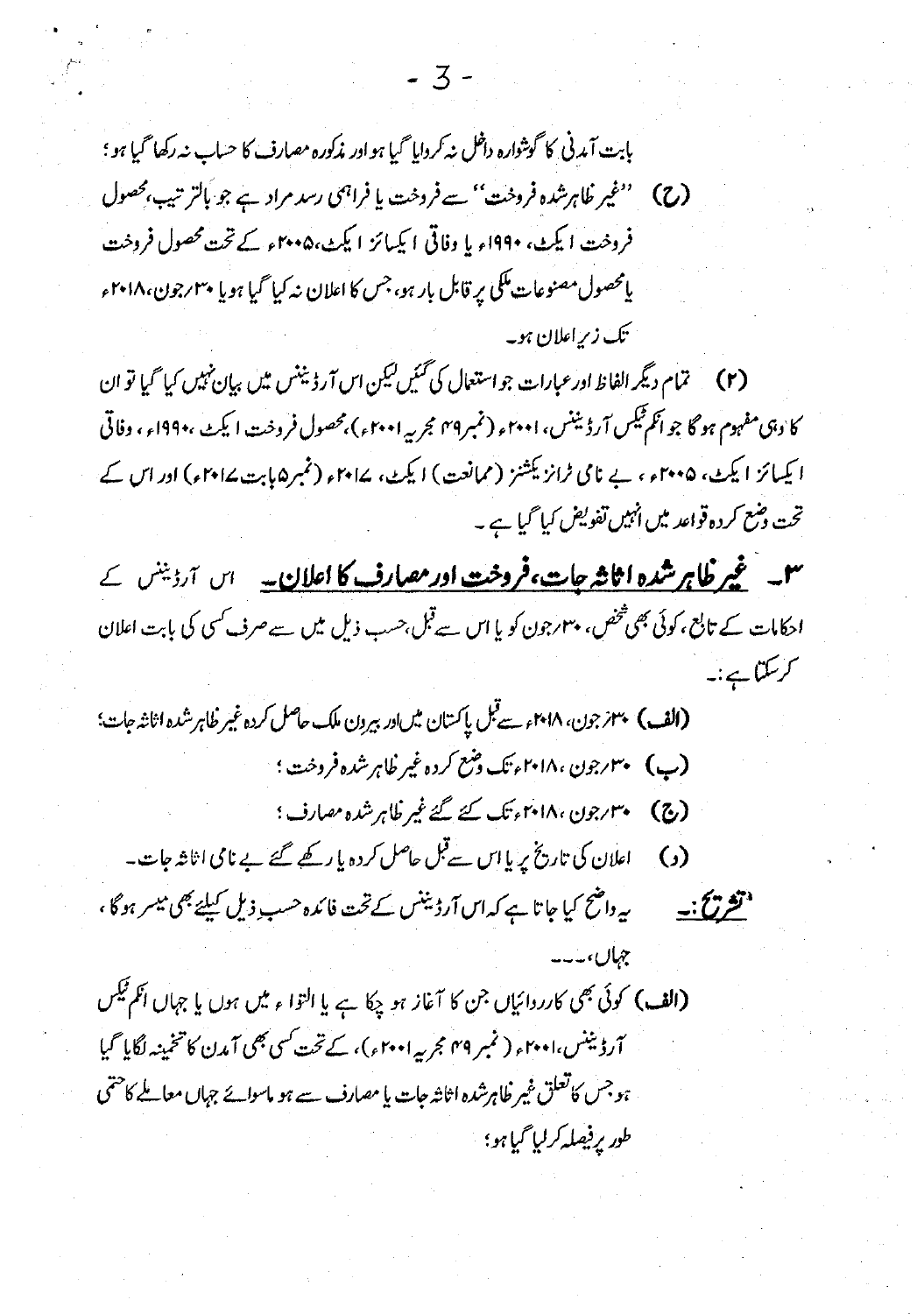(پ) کوئی بھی کارردائیاں جن کا آغاز ہو چکا ہو یا التواء میں ہوں یا سلز قیکس ایکٹ ، ۱۹۹۰ء بادفاتی ایکسائز ایکٹ، ۲۰۰۵ء کے تحت تصفیہ کی گئی ہو جوکسی بھی غیر ظاہرشدہ فروخت یا فراہمی سے متعلق ہو ماسوائے جہاں معاملے کا حتمی طور پر فیصلہ کر لیا گیا ہو۔ میں سمجی<mark>س کی وصولی اور نادہندگی سرچار ہے۔</mark> (۱) غیر ظاہر شدہ اثاثہ جات پراس آرڈینس کے جدول میں مصرحہ شرحوں اور دفعہ ۵ میں درج شدہ مالیت کے مطابق ٹیکس اور نادہندگی سرحارج کی ادائیگی لاگوېوگې . (۲) گیر ظاہر شدہ فروخت ادر مصارف پراس آرڈینس کے ج<sub>د</sub>ول میں صراحت کردہ شرح کے حساب ہے، ٹیکس اور ناد ہندگی سرحاِرج کی ادائیگی لاگو ہو گی ۔ **ھ۔ <u>اٹاشہ جات کی مالیت ۔</u> ا**ٹاشہات کی مالیت ،۔۔۔ (الف) مکی غیرمنقولہ جائیداد کی صورت میں ایسی قیمت ہوگی جو کہ حسب ذیل ہے کم نہیں (ا**وّل)** اَکم<sup>قی</sup>س آرڈیننس، ۲۰۰۱ء (نمبر ۳۹ مجربیا۲۰۰۰ء) کی دفعہ ۲۸ کی ذیلی دفعہ (۴) کےتحت مشتہر کردہ ایف لی آر کی مالیت کا ۱۵۰ فیصد ؛ (دوم) ڈی سی کی مالیت کا ۱۵۰ فیصد، جہاں اپنیہ، ٹی آر کی مالیت کو مشتہر نہ کیا گیا ہو یا ایف پی آر کی مالیت ڈی سی کی مالیت سے کم ہو ؛ یا (سوم) ارمین کے لئے اَنکم ٹیکس آرڈیننس ،ا۴۰۰؍ ( نمبر ۴۹ بجربہ ا۲۰۰ ء) کی دفعہ ۲۸ ا کی ذیلی دفعہ (۴) کے تحت مشتہرکر دہ اپنے پی آرکی مالیت کا ۱۵۰ فیصد اور نتمیر شدہ جائیداد کے لئے ڈی سی کی مالیت کام ۱۵۰ فیصد جہاں تقییر شدہ حائنداد کے لئے اپنے لی آر کی مالیت کو شتہر نہ کیا گیا ہو۔ (ب) دیگر تمام اثاثہ جات کی صورت میں، ایسی قیمت ہو گی جس پر اثاثے عام طور پر اعلان کی تاریخ پر حلی مارکیٹ سے خریدے جائیں گے لیکن کسی بھی صورت میں اثاثے کےحصول کی لاگت ہے کم نہیں ہو گی :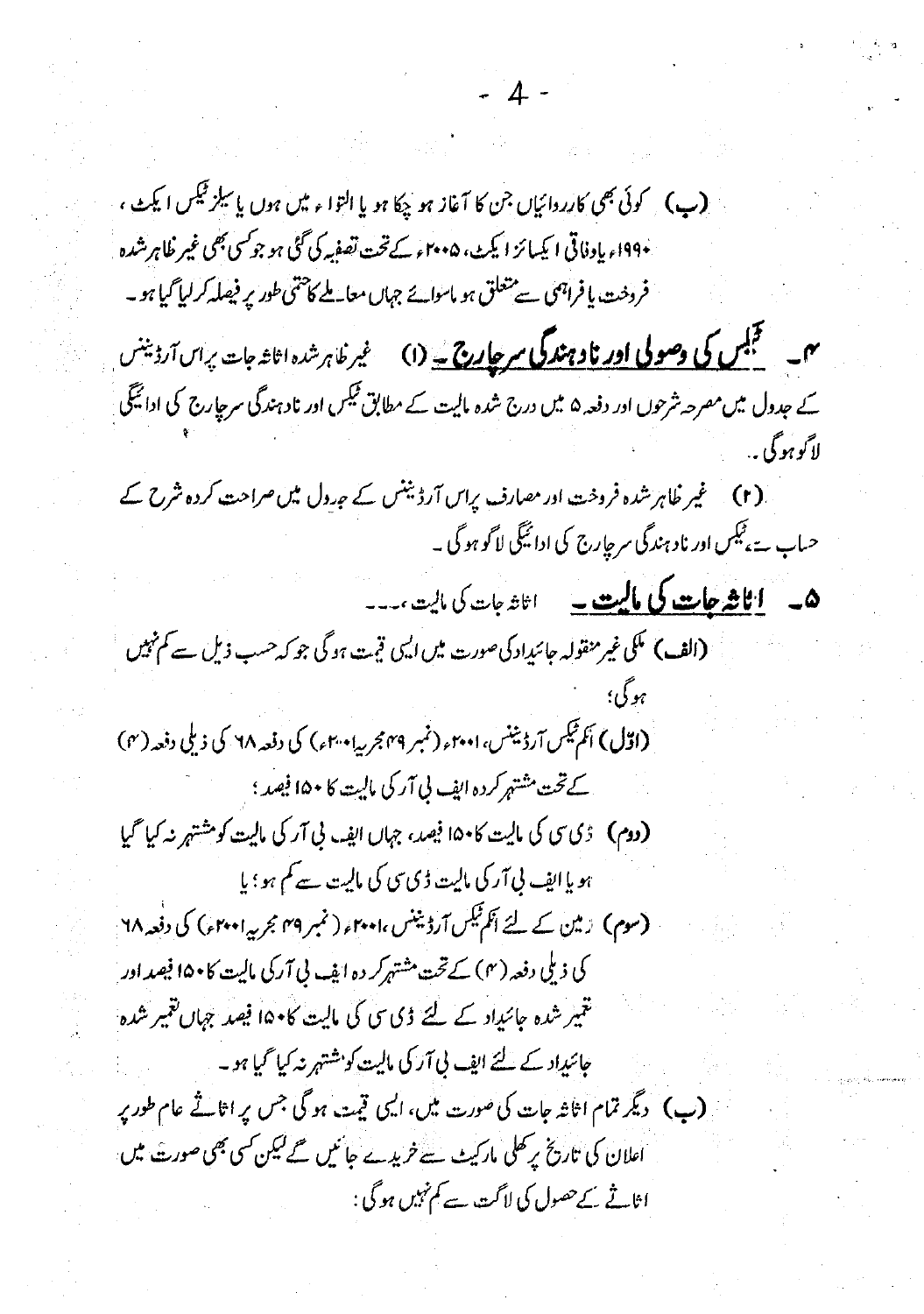$-5 -$ گر شرط سے ہے کہ غیرملکی اثاثہ جات کی صورت میں،منصفانہ بازار کی قدر کاتعین تاریخ اعلان پر رانج شرح تبادلہ پر کیا جائے گا ۔ اس کی وضاحت حسب ذیل ہے۔۔۔ قشر تنتشح ب (الف) اس صورت میں کہ کسی اعلان کنندہ نے انکم قبیس آرڈیننس ،۲۰۰۱ء کے تحت پامکی ا ثاثہ جات کا رضا کارانہ اعلان کے ایکٹ، ۲۰۱۸ء کے تحت کسی بھی غیر منقولہ جائیداد کی بابت پہلے ہی اعلان جمع کردا چکا ہو، اور مذکورہ غیر منقولہ جائنداد کی اعلان کردہ مالیت کو بڑھانے کی خواہش رکھتا ہوتو وہ اس آرڈیننس کےتحت دفعہ ۵ اور درج بالا شدہ مالیت کی اصطلاح میں اعلان داخل کر کیے گا ؛ (پ) اس صورت میں کہ کوئی شخص انکم ٹیکس آرڈیننس ، ۲۰۰۱ء کی دفعہ ۲۸ پامکی اثاثہ جات کا رضا کارانہ اعلان کے ایکٹ ،۱۸ا۲ء کے حوالے سے کسی بھی غیر منقولہ جائیداد کی بابت اعلان پہلے ہی داخل کراچکا ہے تو اس کے خلاف اس آرڈینس کے احکامات ہاکھوس اس کی دفعہ ۵ کو م*دنظر رکھتے ہوئے مزید ک*وئی کارروائی پاکسی عمل کا آغاز *نہیں کی*ا جائے گا ۔ ۲۔ می<u>کس کی ادائیگی کے لئے وقت ۔</u> (۱) اس آرڈینس کے تحت قابل دسول فیکس کی ادائیگی کے لئے واجب الادا تاریخ ۳۰ بر جون، ۲۰۱۹ء کو یا اس سے قبل ہو گی : گر شرط پیہ ہے کہ اس ذیلی دفعہ کے تحت داجب الا دا تاریخ کے بعد ٹیکس اس آر ڈیننس کے عدول کی شق (<sup>4</sup>) میں دی گئی شرحوں کے مطابق ناد ہندگی سرحارج کے ساتھ پہن جون، پہن ہوا اس سے قبل قابل ادا (۲) پاکستان میں غیر ملکی اثاثہ جات یا غیر ملکی زر کی بابت فیکس بینک دولت پاکستان کی جانب سے دفعہ ۹ میں فراہم کردہ انداز ادرطر یقہ کار کے مطابق غیرمکی زر میں ادا کیا جائے گا۔ (۳) اگر کوئی شخص اس دفعہ کے مطابق ٹیکس اور ناد ہندگی سرحارج ادا کرنے میں ناکام ہوتا ہے تو و*منع کر*دہ اعلان منسوخ ہو گا اور اس آرڈیننس کے تحت *بھی بھی* وہنع نہ کیا <sup>ح</sup>میا متصور ہو گا۔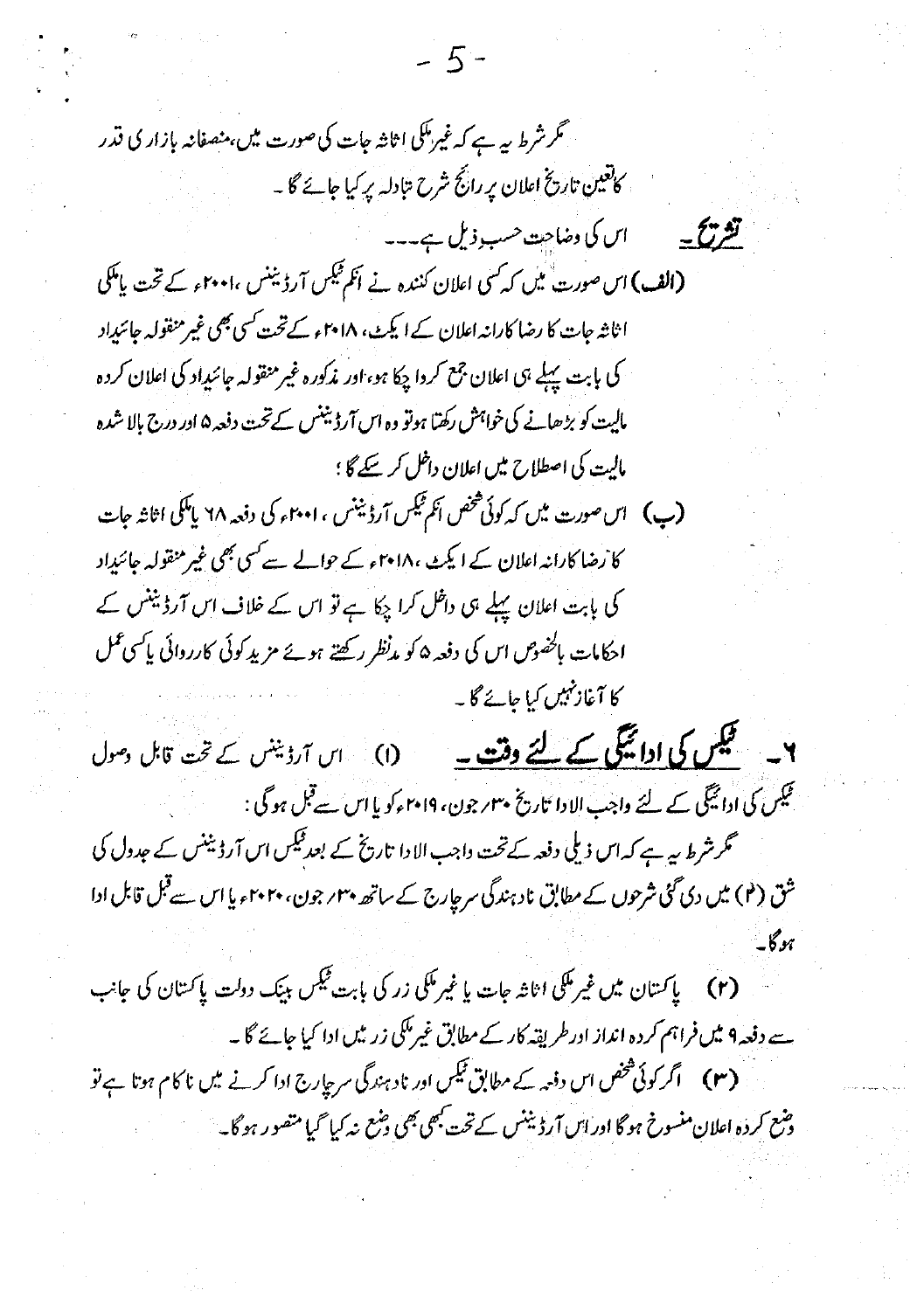(۴) دفعہ اا کی شق (ز) کے احکامات کے بادصف، اعلان کے داخل کرنے کے بقایا جات کی طبلی کی صورت میں اعلان کنندہ سلز قیکس ایجٹ ، ۱۹۹۰؍ یا اکم ٹیکس ارڈیننس ،ا ۲۰۰۰؍ (نمبر ۳۹ مجربہ ا۲۰۰۰؍)، یا وفاقی ایکسائز ایکٹ، ۲۰۰۵ء کے تحت، افسران لینڈریونیو کی جانب سے منعین کردہ مذکورہ <sup>قی</sup>س کی رقم بلانا دہندگی سرح ارج اور جرمانے کے ادا کرے گا۔

**ے۔ گنسے کے حساب میں اندراج ۔** (۱) جہاں کوئی اعلان کنندہ دفعہ 1 کے تحت غیر ظاہر شده ا ثاثه جاسة، فروخت اور مصارف کی بابت تیکس ادا کر چکا ہو تو اعلان کننده مذکوره ا ثاثه جات، فروخت یا مصارف کواپیے، کیفیت نامہ دولت یا مالیاتی کیفیت نامہ کے گوشوارے میں اندر ج کا حقدار ہو گا قطع نظر اس حقیقت سے کہ اثاثہ،فروخت یا مصارف اس سال سے متعلقہ ہیں جو آمدن یا دولت کے کیفیت نامہ جیسی بھی صورت ہو، کی نظر ثانی کی غرض سے خارج المیعاد ہو گیے ہیں۔ (۲) فی الوقت نافذاکعمل کسی بھی قانون کے تحت کوئی بھی الاؤنس، قرض یا کثوثی اس طرح

اندراج کردہ اڑ شہ جات کے لیے دستیاب نہیں ہو گی۔

**۸۔ شراؤ! اعلان:۔** دسع کردہ اعلان جائزہوگا،اگر۔۔۔

(الف) اعلان کنندہ کی جانب سے رکھی گئی نفذرتم بینک کے کھاتے میں بوقت اعلان مصرحہ طریقہ کار میں جمع کی جائے گی اور مذکورہ بینک کے کھاتے میں پہلے جون، 19 ہیں تک رکھی جائے گی ؛ یا

(ب) پاکستان میں رکھا گیا غیرملکی زرجس کا دفعہ ۳ کے تحت اعلان کنندہ کے اپنے غیرملکی زر کے کھاتے میں جمع کیا گیا ہواعلان کے وقت اور مذکورہ کھاتے میں پہرجون، '۲۰۱۹ء تک رکھا گیا ہو'ادر

(ج) داپس آنے والے بیرونی سال اثاثہ جات کو اعلان کنندہ اپنے پاک روپیہ اکاؤنٹ یا پاکستان <sup>میں</sup> غیرمکی *کرن*ی بینک اکاؤنٹ میں جمع کیا جائے یا پاکستان بناؤ م<sup>فیقیکی</sup>یٹس یا وفاقی حکومت کی جانب سے اجراء کر دہ کسی غیر کلی کرنسی والے بانڈ میں سرمایہ کاری کی جائے ؛ یا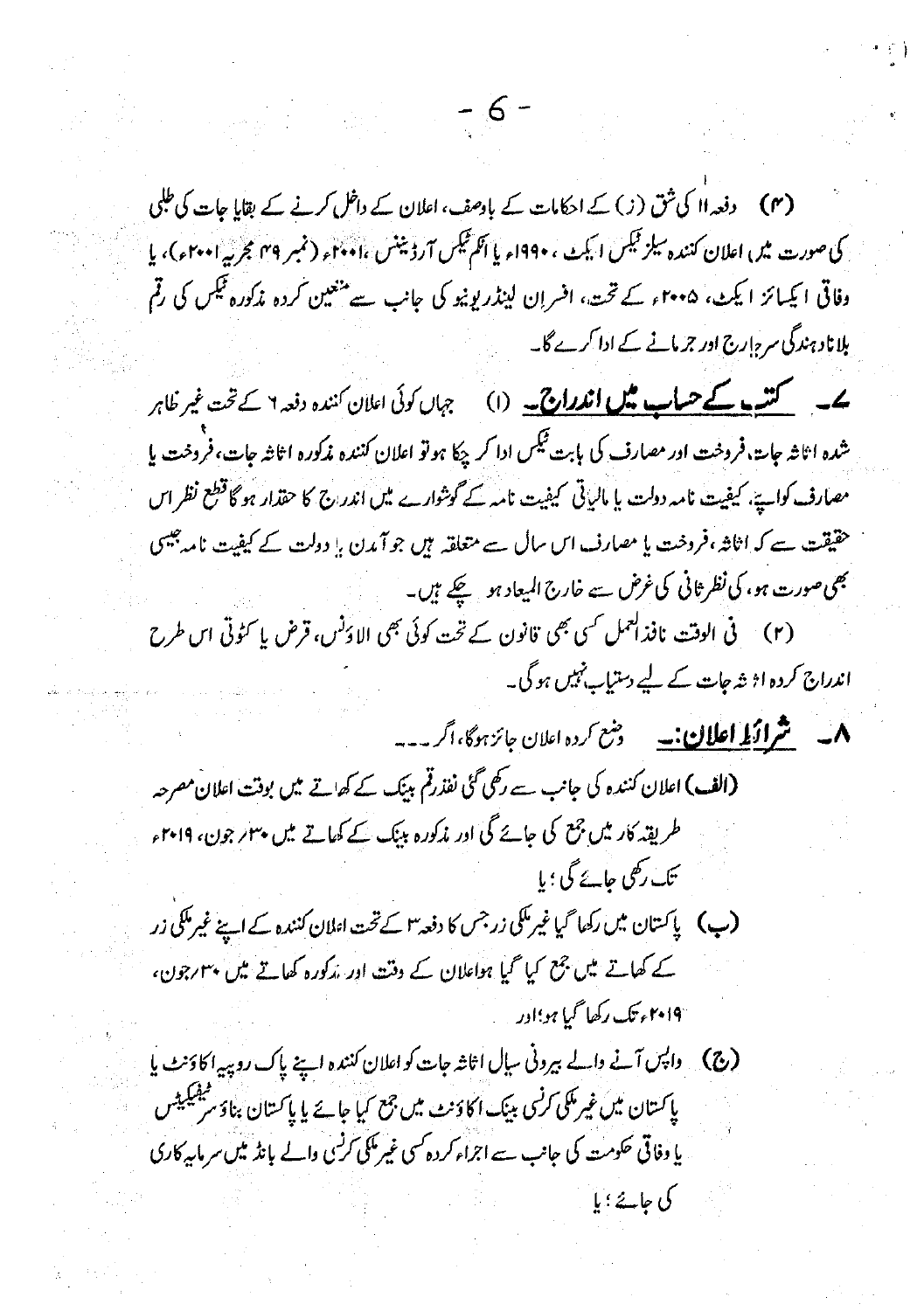$7 -$ (د) پاکستان داپس نہ آ،نے دالے بیرونی سال اثاثہ جات کو پہ<sub>ا</sub> رجون، ۲۰۱۹ء کو یا اس سے قبل اعلان کنندہ کے بیرونی بینک اکاؤنٹ میں جمع کر دیا جائے گا ۔ <u>پاکستان سے باہرر کھے گئے اثاثہ جات کی ملک دائیں کا طریقہ کارادر ہرطورادران</u> مر قلس کی **ادائیگی :۔** بینک دولت پاکستان طریقه کار وانداز کو مشتہر کرے گا ؛۔۔۔ **(الف)** اڻاغ جات کي پاڪتان دا<sup>پس</sup>ي ؛ (پ) بینک دولت پاکستان کے ذریعے غیر مکی کر<sup>نس</sup>ی میں قیکس ادائیگی؛اور **(ج) پاکسان سے باہررکھے گئے اثاثہ جات کی مالیت کی پاکسانی روپے میں منتقلی کا طریقہ۔** •ا۔ <mark>اداہ شدہ ٹیکس قابل واپسی نہ ہو گا :۔</mark> آرڈینس ہذا کے احکامات کے تحت اداہ شدہ گھیس کی رقم یا نادہندگی سرحارج قابل داپسی نہ ہوگا ۔ (الف) سرکاری عہد یداران پر؛ (ج) اکیپی آمدن یا اثاثہ جات پر جو مجرمانہ جرم کے ارتکاب میں ملوث ہوں یا ان سے حاصل کئے گئے ہوں' (و) سوسے ا<sub>ور</sub>قیمی پھروں پر؛ (ه) پرائز بانڈز رکھنے والوں پر ؛ (و) تمسكات ، <sup>حصص ، سم</sub>فيكيلس يا بانذز ركضے والوں يا كوئى بھى ديگر اثاثہ جات ركضے</sup> والوں پر ؛پا ۱۲۔ اقرار نامہ ب<del>طور ثبوت قابل ادخال تمیں :</del> فی الوقت نافذ ا<sup>ممل ک</sup>ی بھی دیگر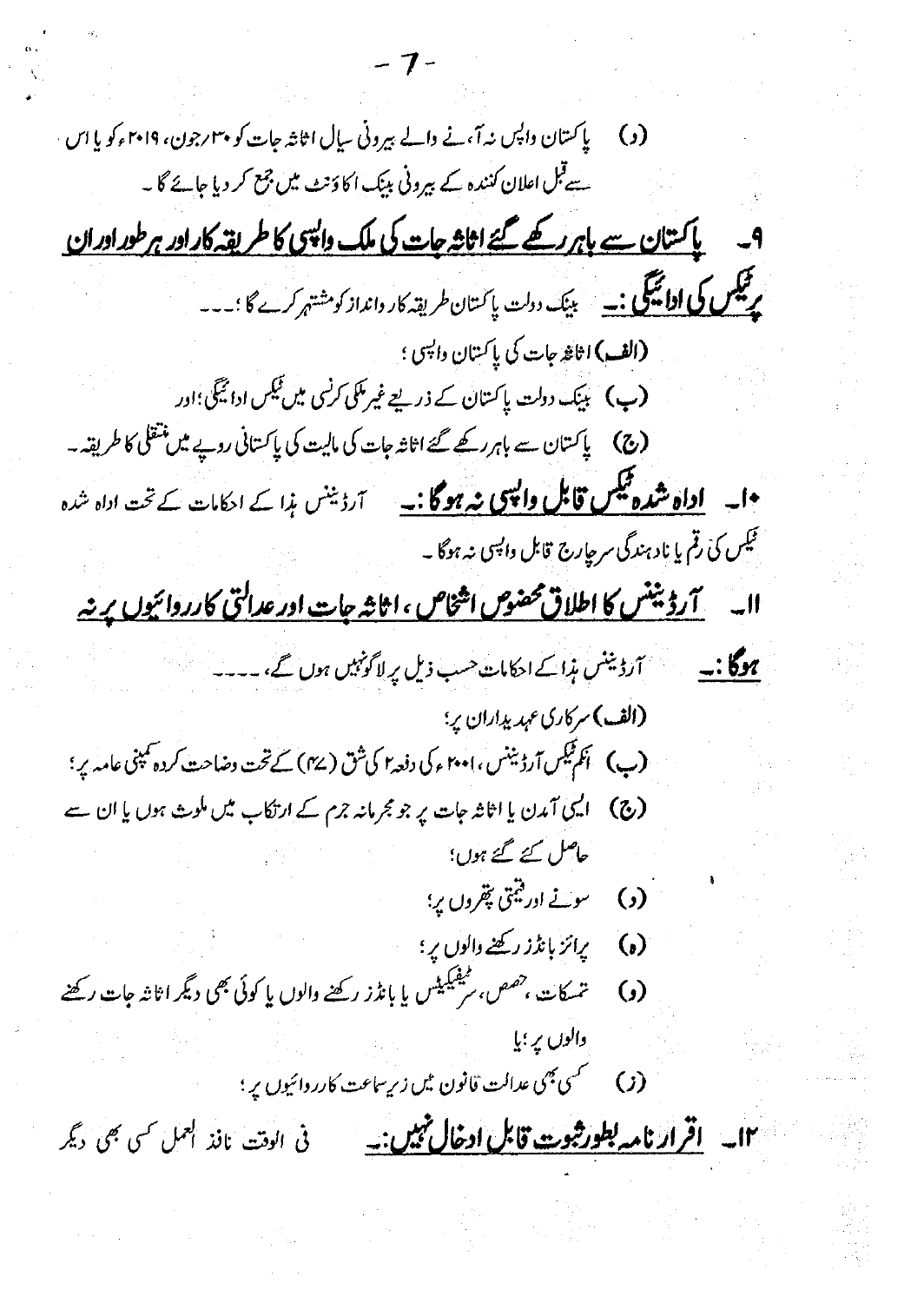قانون میں شامل کسی امر کے بادصف ، جو اس آرڈیننس کے تحت کسی بھی قرار نامہ میں شامل کوئی بھی شئے ، سمسی بھی عدالتی کارردائیوں کی اغراض کے لئے جو جرمانہ عائد کرنے یا سخت کارردائی یا کسی بھی قانون کے تحت کارر انیوں کی اغراض سے متعلق ہو ، اعلان کنندہ کے خلاف بطورشہادت قابل قبول نہ ہوگی ۔

 $\mathcal{R}$ 

**۱۳۔ <u>فلط پیاٹی :۔</u> آرڈینس ہذا میں شامل کسی امر کے باد**صف ، جہاں کوئی اعلان غلط بیانی کے ذریعے ہے یا حقائق کو دبانے کے لئے وشع کیا گیا ہوتو، مذکورہ اعلان با<sup>ط</sup>ل ہوگا اور اس آرڈیننس کے تحت وشع کردہ نصور نہیں کیا جائے گا۔

۱۴ \_ <u>بر**از داری : \_</u> (۱) \_ أَكم تَيْ**سِ آرڈيننس، ۲۰۰۱ , (نمبر ۴۹ مجربہ ۲۰۰۱) كى دفعہ ۲۱۶ كى دىلى دفعہ (۳)</u> کے احکامات کے باوجود ، فی الوقت ،افذ العمل کسی بھی دیگر قانون اور معلومات تک حق رسائی ایکٹ ، ۱۷۰۲ء ( نمبر ۲۴) کے تحت، ماسوائے انکم ٹیکس آرڈیننس ، ۲۰۰۱ء (نمبر ۴۹ مجربہ ا۲۰۰۱ء) کی دفعہ ۲۱۶ کی ذیلی دفعہ ( ۳) کی شق (الف) اور (ز) کے احکامات کے ، اس آرڈیننس کے تحت اعلان کرنے والے کسی بھی فخص کی تفصیلات پا آرڈیننس کےتحت وشع کردہ کسی بھی اعلان میں وصول کردہ کسی بھی معلومات کوخفیہ رکھا جائے گا۔ 6ا۔ <mark>'اُوائین وشع کرنے کا اختیار :۔</mark> آرڈینس ہ<sub>وا</sub> کے اغراض کی بجا آوری کے لئے سرکاری جریدے 'بں اعلامیہ کے ذریعے بورڈ قوانین وشع کر بچے گا جس میں طریقہ کار ، ضابطہ ، ٹیکس کی ادائیگی اور شرائط شامل ہیں ، جس کے تابع اس آرڈیننس کے تحت اعلان داخل کروایا مہانے گا۔

۱۶۔ <u>می**روئینس دیگر قوانین پر غالب ہوگا:۔** اس آرڈینس کے احکامات فی الوقت نافذ</u> ا<mark>ن</mark>عمل *کسی بھی دیگر* قانون میں شامل *کسی امر کے برنکس ہونے کے* باوجود موٹر ہوں گے۔

**یےا۔ <u>ازالہٗ مشکلات:۔</u> اگراں آرڈینس کے ایکامات کومؤثر بنانے میں کوئی مشکل در پیش ہوتو،** وفاتی حکومت، سرکاری جریدے میں اعلامیہ کے ذریعے، مذکورہ مشکل کا خاتمہ کرسکے گی جو آرڈیننس مذا کے احکامات ۔سے متناقض ہے۔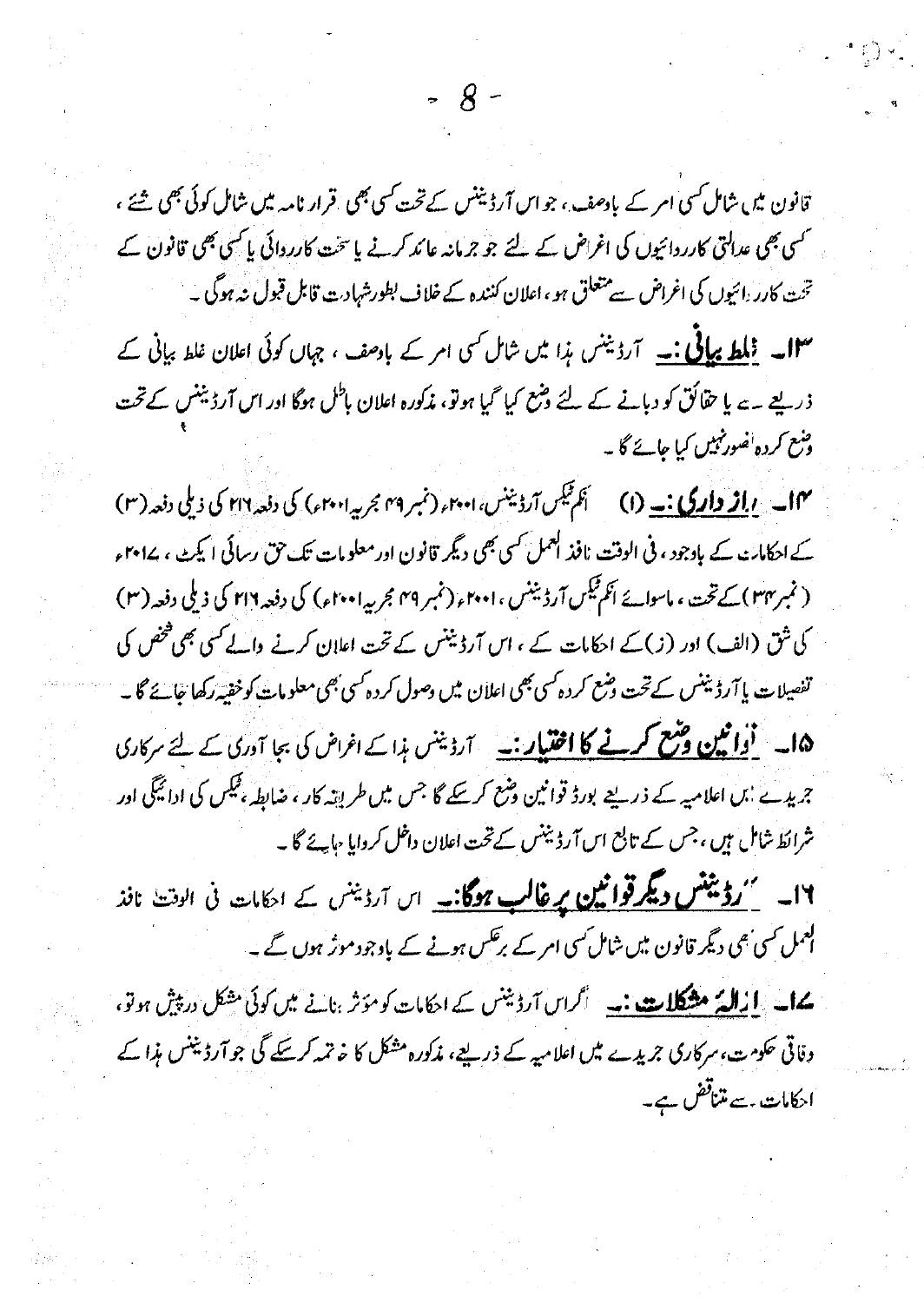

an an<br>An Aire anns an Aire anns an Aire an Aire an Aire an Aire an Aire an Aire an Aire an Aire an Aire an Aire an A

۰ **(۱) س**فیمر ظاہری اثاثہ جات ،فروخت اور مصارف پر عائد کردہ شرح ٹیکس حسب ذیل ہو گا جیسا كەھىپ **ذيل فہرست میں مصرحہ ہے، یعنی ۔**  $rac{cos\theta}{1}$ 

| شرح فيكن | غيرظا هرشده اثاثه جات،فردخت، يا مصارف            | تمبر شار |
|----------|--------------------------------------------------|----------|
| (r)      |                                                  | (I)      |
| یه فصد   | تمام اثاثه جات ماسوائے گھر پلوغیر منقولہ جائنداد |          |
| هبا فصد  | گھريلوغير منقولہ جائيداد                         |          |
| ۲ فیمبر  | بیرونی سال اثاثے جو داپس نہ لائے گئے ہوں         |          |
| ۴ فیصد   | غیر داختخ مصارف                                  | ۴.       |
| ۲ فیصر   | غیر ظاہرشدہ فروخت                                | ۵.       |

<u>شرح نادہندگی سرحارج</u>

(r) عبدول کی ثق (۱) کے تحت قیکس کی رقم میں ناد ہندگی سر جارج کا اضافہ ہوگا فیصدی مالیت کی شخصیص حسب ذیل فہرست میں کی گئی ہے ، <u>بعمیٰ</u> :۔